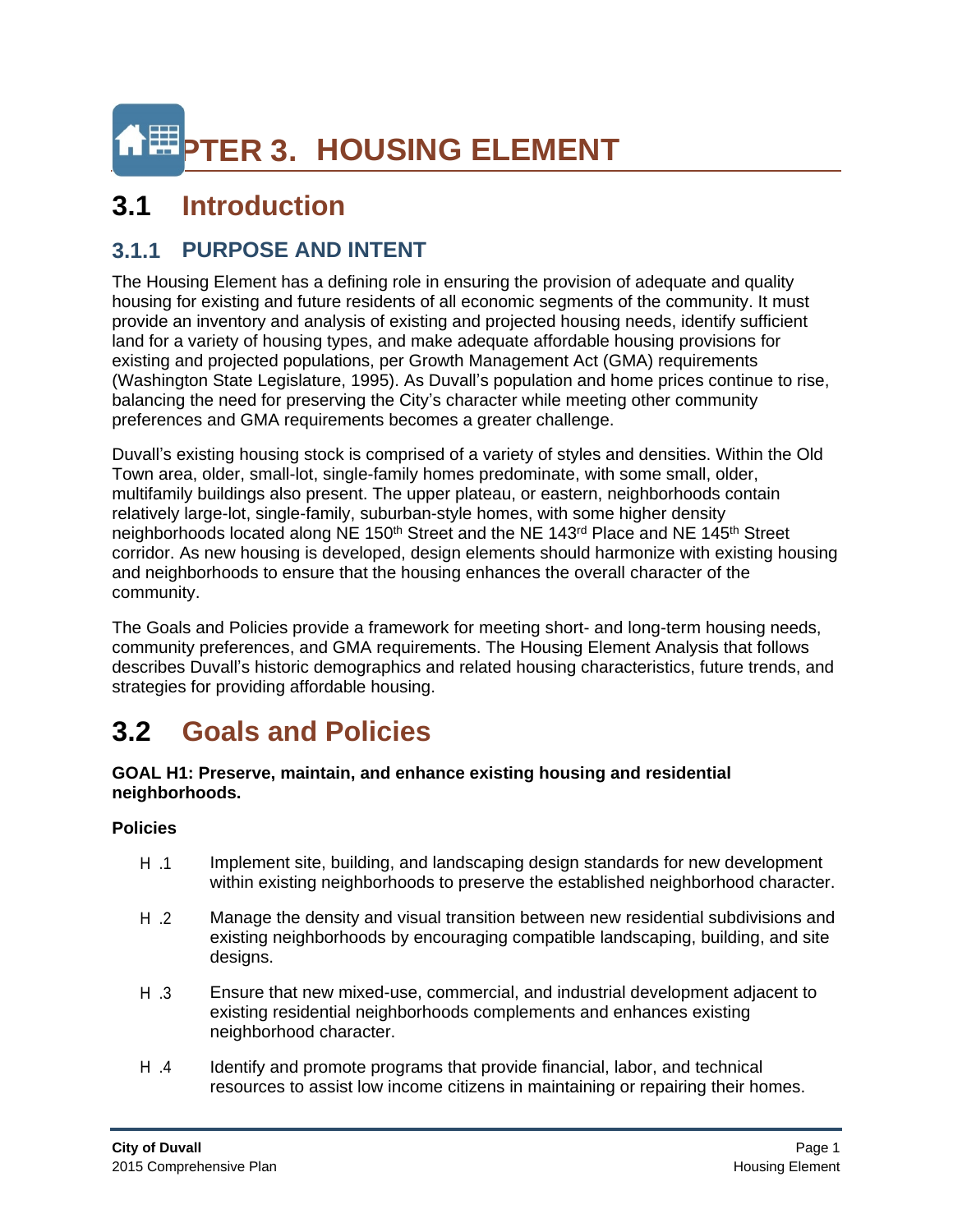- H .5 Fund improvements to streets, sidewalks, and other infrastructure to revitalize older neighborhoods within the city.
- H .6 Encourage infill development within existing residential neighborhoods that is compatible with surrounding structures and uses and is consistent with neighborhood character.

#### **GOAL H2: Site and building design standards promote high-quality design and neighborhood character in new residential subdivisions and new multifamily structures.**

#### **Policies**

- H2.1 Evaluate and implement subdivision and building standards in a manner that provides variety and quality design, avoids mundane repetition, and is consistent with existing character.
- H2.2 Balance usability, public safety, and access in larger residential developments where active and passive parks and open space are required, through the site plan review process.

#### **GOAL H3: Innovative and creative uses of land enable a variety of housing types that accommodate changing design technologies, demands, and preferences, while maintaining Duvall's character and accommodating the 20-year growth targets.**

- H3.1 Allow for a variety of housing types and lot sizes consistent with land use designations including corner-attached housing, mixed-use, townhouses, cottagestyle housing, duplexes, multiplexes and mobile homes.
- H3.2 Consider regulations that would allow cottage housing in residential areas, and revise the Duvall Municipal Code to allow and create standards for a wider variety of housing styles.
- H3.3 Allow creative site planning techniques and clustering of new development that are compatible with surrounding community character, allow for a variety of housing products, and create and conserve open spaces.
- H3.4 Develop and implement, where compatible with underlying zoning and adjacent developed properties, a density bonus program and other incentives to increase open space and park areas and provide affordable housing for seniors, low income families, or other special-needs residents.
- H3.5 Implement minimum lot sizes and/or minimum units per acre to achieve allocated future growth and density targets.
- H3.6 Evaluate alternatives to gross density when calculating the allowed residential density for each zoning district. Alternatives should consider approaches that ensure compatibility in housing type and scale with existing neighboring developments.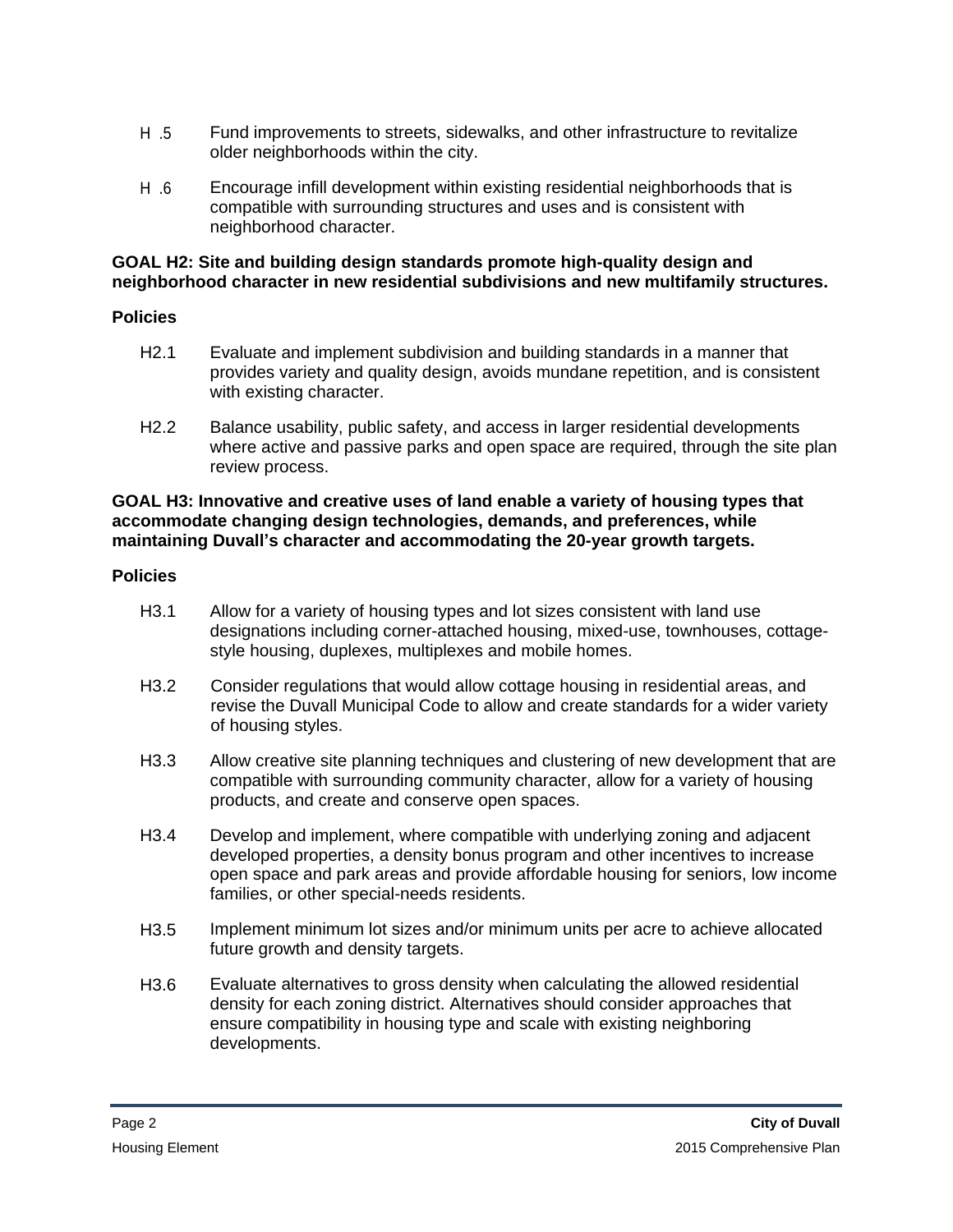- H3.7 Encourage the development of senior housing and assisted-living units through the application of H 3.1 and H 3.2, and other available means.
- H3.8 Allow for accessory dwelling units on single-family lots with minimal procedural requirements while addressing neighborhood compatibility through specific development, design, occupancy, and neighborhood character standards.
- H3.9 Allow for compatible multifamily infill above, and adjacent to, commercial and mixed uses on Main Street.
- H3.10 Periodically review and amend, as needed, subdivision, land use standards, and design guidelines to accommodate changing demands and trends.
- H3.11 Zone sufficient buildable land, create adequate usable development capacity and allow for an appropriate mix of housing types to accommodate Duvall's projected share of King County population growth over the next 20 years.

#### **GOAL H4: Affordable housing needs are met for low- and moderate-income residents.**

- H4.1 Develop and implement strategies, in collaboration with King County, to provide low- and moderate-income housing consistent with the countywide affordable housing needs expressed in the Countywide Planning Policies.
- H4.2 Develop partnerships with federal, state, and regional housing agencies, such as A Regional Coalition for Housing (ARCH), to provide opportunities for affordable housing in Duvall.
- H4.3 Promote the preservation and rehabilitation of existing affordable housing stock, such as multifamily housing, manufactured housing, and mobile home units.
- H4.4 Encourage the development of affordable housing by creating regulatory incentives such as density bonuses, expedited permit processing, fee waivers, and development transfers.
- H4.5 Create meaningful incentives to facilitate development of affordable housing in both residential and commercial zones, including allowing height increases, density increases, and larger floor-area ratios.
- H4.6 Identify and promote financial housing assistance for low- and moderate-income individuals and families.
- H4.7 Develop a multifamily property tax exemption program to encourage for-profit developers to include accordable units as part of new housing developments.
- H4.8 Consider requiring a percentage of affordable housing units as part of preannexation agreements.
- H4.9 Recruit and support the development of workforce housing, defined as housing affordable to workers in agricultural, clerical, and service occupations including, but not limited to, farmworkers, teachers, law enforcement officers, firefighters, some health care professionals, and retail salespeople.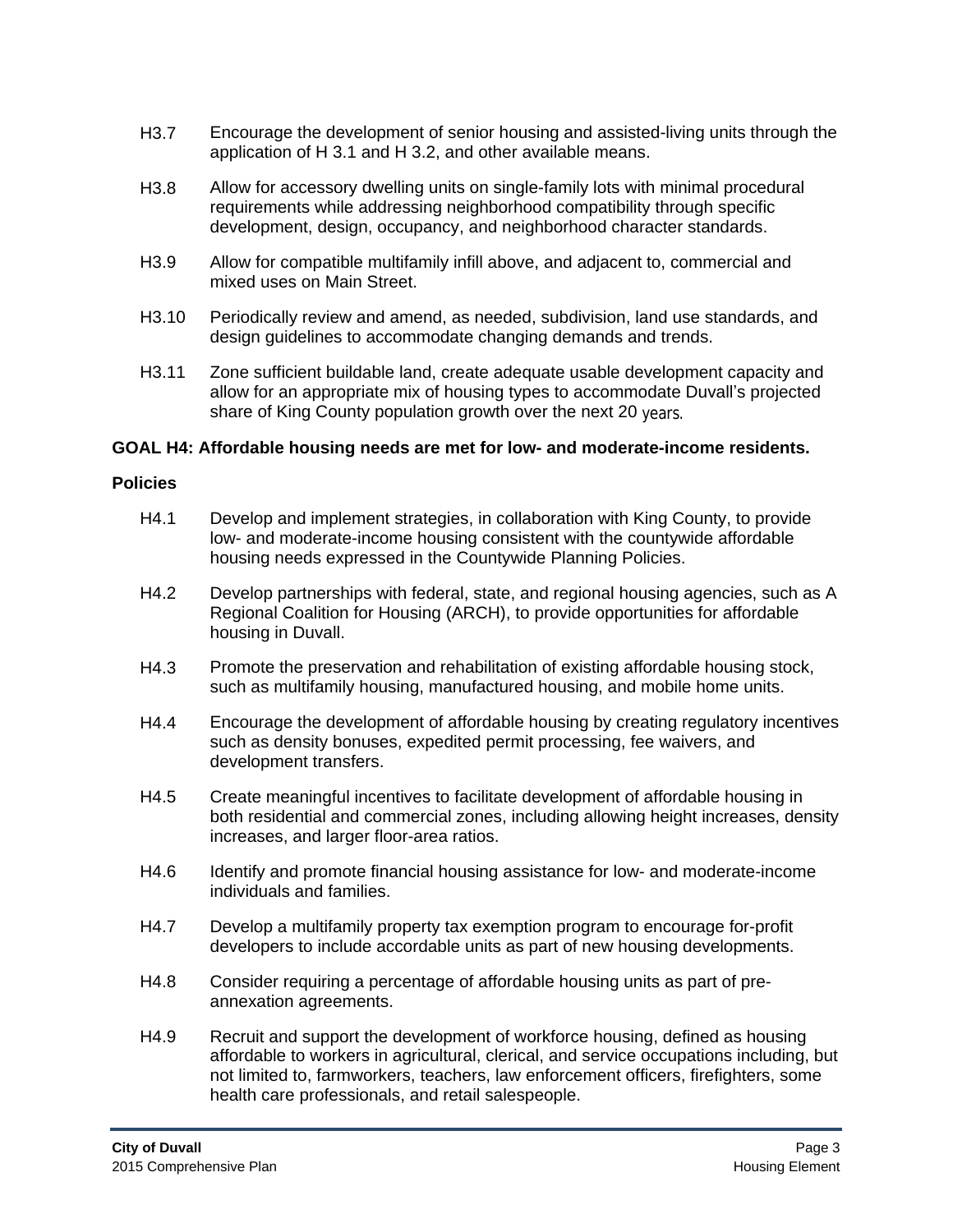- H4.10 Identify and promote use of surplus public owned land for housing affordable to low- and moderate-income households.
- H4.11 As part of any rezone that increases residential capacity, consider requiring a portion of units to be affordable to low- and moderate-income households.
- H4.12 Allow manufactured homes in all zones where residential development is permitted in the city.
- H4.13 Promote fair and equal access to housing for all persons and discourage any activity that results in discrimination in housing.

#### **GOAL H5: Permanent and temporary housing is provided for residents with disabilities, health care needs, or other special needs.**

#### **Policies**

- H5.1 Support the preservation and development of special-needs housing that serves both city residents and those in surrounding communities.
- H5.2 Encourage and promote partnerships with public and private agencies, as well as developers, which provide funding for special-needs housing.
- H5.3 Support the integration of special-needs housing throughout Duvall's residential neighborhoods while taking into account proximity to relevant services.
- H5.4 Evaluate potential regulatory obstacles and ensure that codes or ordinances do not restrict development of special-needs housing.
- H5.5 Support opportunities for older adults and people with disabilities to remain in the community as their housing needs change, by encouraging universal design and home retrofitting for lifetime use.

#### **GOAL H6: Pedestrian-scaled mixed-use development fills a unique and attractive niche in Duvall's overall housing mix**

- H6.1 Support mixed-use development close to employment and retail opportunities, with connections to parks and trails, transit services, and other amenities.
- H6.2 Promote mixed-use development to achieve housing targets consistent with demographic and housing forecasts.
- H6.3 Support design measures in mixed-use areas that promote compact, inviting, diverse, cohesive, and appropriately-scaled development in line with community character.
- H6.4 Adopt strategies to further encourage efficient use of land and infrastructure as part of mixed-use developments.
- H6.5 Allow for housing on upper floors of commercial buildings or on the same property as commercial buildings in commercial and mixed-use zones. Allow housing on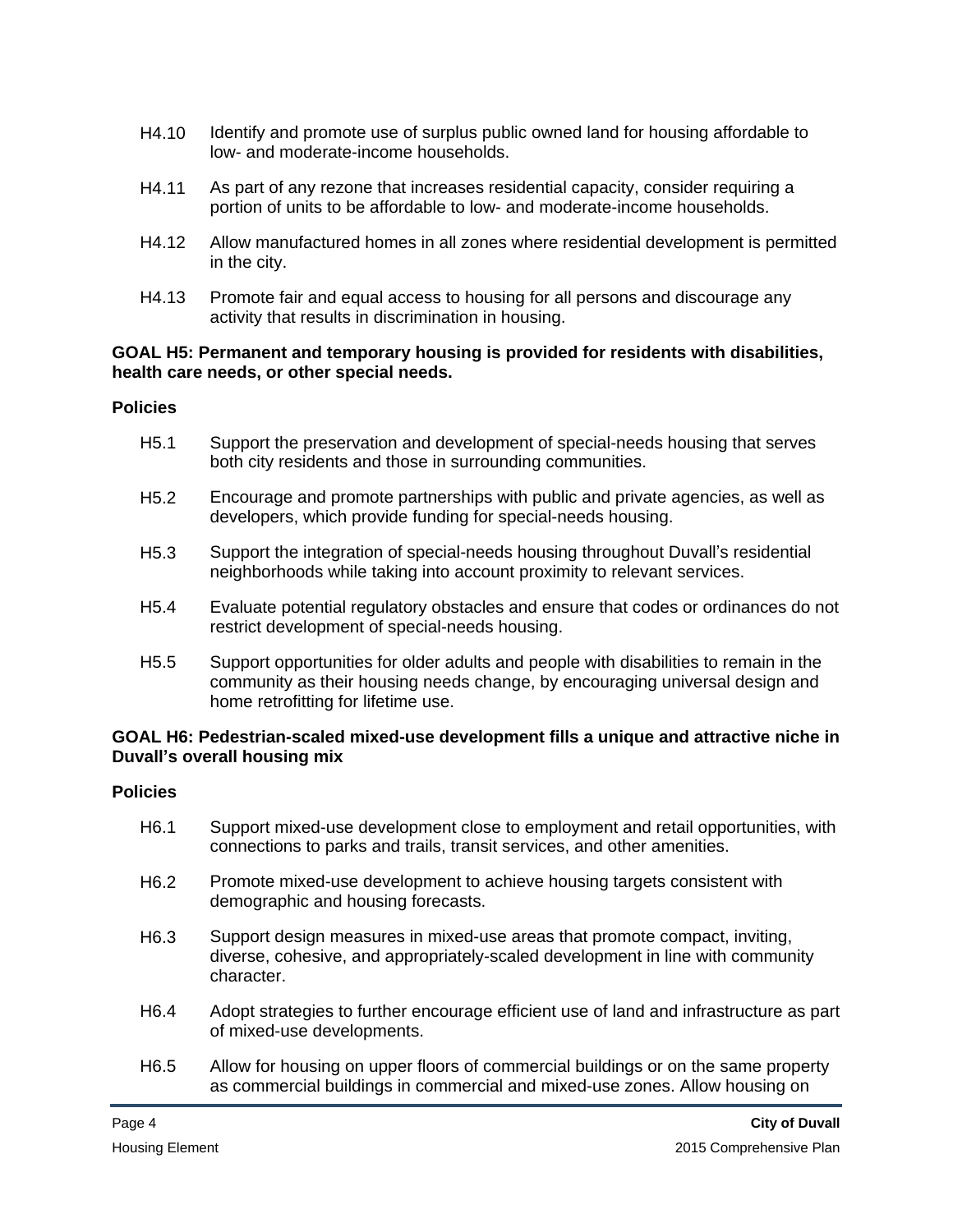ground floors in mixed-use developments in specific areas as designated by an adopted plan.

H6.6 Ensure that housing and commercial components of mixed-use developments are integrated in a way that is advantageous to both uses.

# **3.3 Housing Element Analysis**

The following section describes Duvall's existing population demographics and household trends, Duvall's population and housing targets based on local plans, policies and inter-jurisdictional coordination efforts, and strategies providing adequate affordable housing during the planning horizon. The information contained in this section provides a basis for the goals and policies contained in this Element.

## **3.3.1 OVERVIEW**

Duvall is obligated to comply with population and employment targets adopted in the King County Countywide Planning Policies. The targets are for a 20-year planning horizon and are based on countywide allocations. The relationship between demographic conditions in Duvall and the county as a whole establishes the basis for the amount of growth Duvall is required to absorb.

In 2015, Duvall's population was 7,345, which represented 0.4 percent of the County's total population (Washington State OFM, 2015). Duvall's demographic characteristics differ from the County's as a whole in the following ways:

- Larger average household size of 2.99 people;
- Lower median age, with a higher percentage of total households having members less than 18 years of age;
- Greater percentage of housing units is owner-occupied rather than rented.

**Table ED-1**, in the Economic Development Element, provides a detailed comparison of demographic characteristics.

## **3.3.2 POPULATION AND HOUSEHOLD ALLOCATIONS**

Future housing needs for King County, its cities, and towns for the planning period are derived from an overall population forecast provided by the state Office of Financial Management (OFM). The forecasted population is allocated to King County jurisdictions based on their lands capacity (land available for development after accounting for critical areas, rights-of-way, and other considerations), as well as other factors such as infrastructure capacity and current and anticipated land use densities and intensities. This results in population, household, and employment targets adopted in the Countywide Planning Policies that the jurisdictions are expected to meet in 20 years. Further, the Puget Sound Regional Council (PSRC) prepares forecasts for jurisdictions' growth that provide analytical tools for evaluating growth in the context of Vision 2040, the regional growth plan.

The King County growth targets were adopted in 2012 for the period 2006 to 2031. The targets were developed through a process that starts with totals from the OFM and PSRC. Population and employment forecasts are allocated to regional geographies based closely on PSRC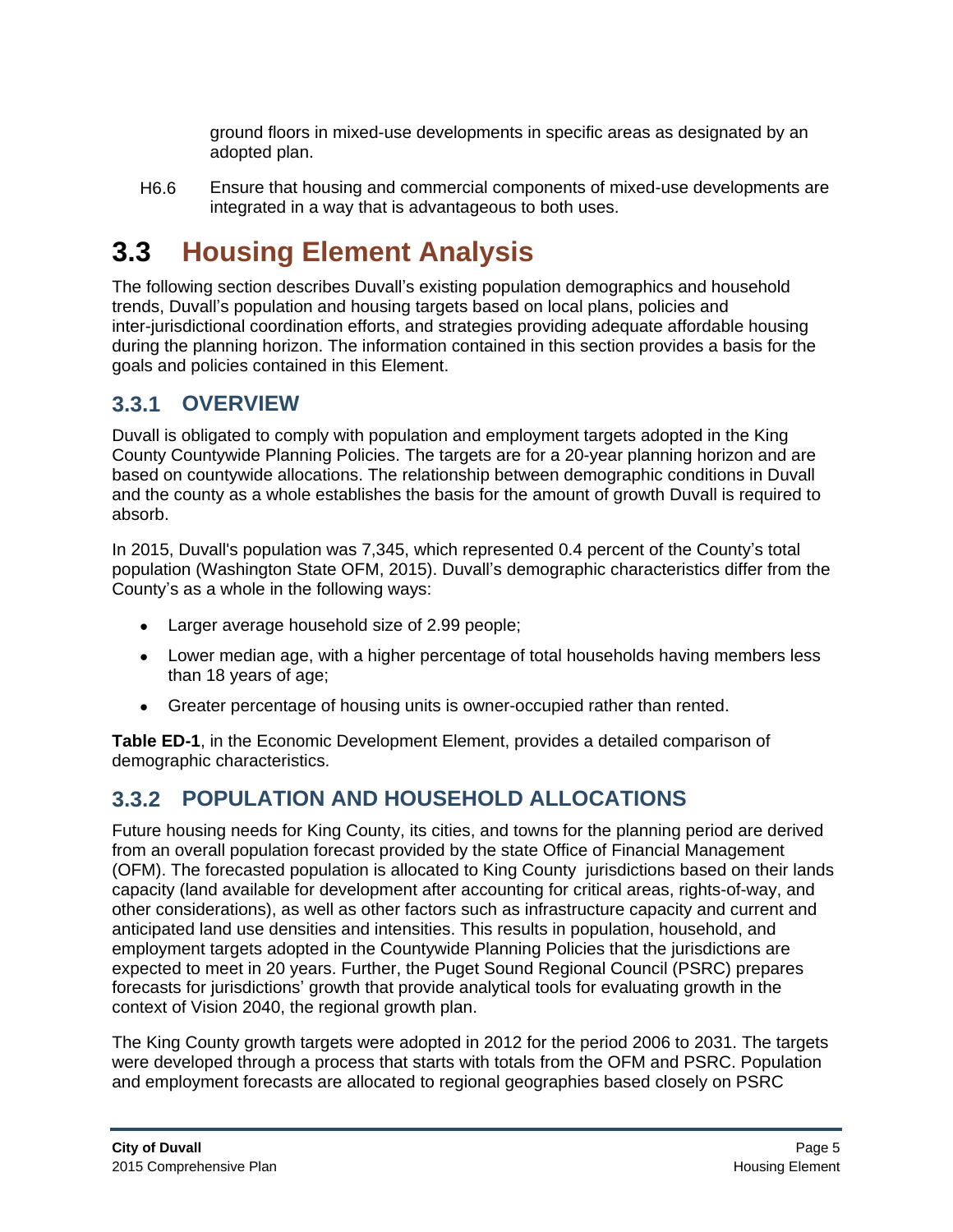VISION 2040 baseline forecasts but also account for factors such as recent growth trends and anticipated annexations.

The County housing target for Duvall for the period 2006 to 2031 is 1,140 additional households. The employment target is 840 jobs.

## **3.3.3 PUGET SOUND REGIONAL COUNCIL FORECASTS**

PSRC provides employment and population forecasts at the regional and local level for use in regional transportation and land use planning. While these forecasts are not specific targets, they are considered in King County's allocation process. The most recent forecasts were published in July 2013. In addition to baseline forecasts, PSRC provides a second set of target forecasts that reflect household and population growth (see **Table H-1)**. PSRC employment forecasts are discussed in the Economic Development Element, and presented in **Table ED-2**.

|                             | 20101     | 2025      | 2030      | 2031      | 2035      | 2010-2035<br>% Growth |
|-----------------------------|-----------|-----------|-----------|-----------|-----------|-----------------------|
| <b>King County</b>          |           |           |           |           |           |                       |
| <b>Households</b>           | 789,238   | 947,143   | 993,467   | 1,002,739 | 1,039,796 | 31.7%                 |
| <b>Household Population</b> | 1,931,277 | 2,196,287 | 2,290,110 | 2,308,882 | 2,383,978 | 23.4%                 |
| Group Quarters <sup>1</sup> | 37,139    | 42,299    | 44,136    | 44,505    | 45,980    | 23.8%                 |
| <b>Duvall</b>               |           |           |           |           |           |                       |
| Households                  | 2,280     | 2,916     | 3,137     | 3,181     | 3,358     | 47.3%                 |
| <b>Household Population</b> | 6,829     | 8,198     | 8,838     | 8,967     | 9,479     | 38.8%                 |
| Group Quarters <sup>1</sup> | 39        | 48        | 52        | 52        | 55        | 41.0%                 |

|                     | Table H-1. Comparison of PSRC Household and Population Growth Target Forecasts King County and |  |
|---------------------|------------------------------------------------------------------------------------------------|--|
| Duvall <sup>1</sup> |                                                                                                |  |

Source: Puget Sound Regional Council, 2013 Forecasts, Land Use Target.

<sup>1</sup>Group Quarters: A group living arrangement, which is owned or managed by an entity or organization providing housing and/or services for the residents.

As shown, population for Duvall is forecasted at higher growth rate for the period 2010 to 2035 than for the county as a whole.

<sup>&</sup>lt;sup>1</sup> 2010 population base data is derived using PSRC Land Use Target (LUT) methodology and is therefore not identical to 2010 US Census demographic data. Year 2010 US Census demographic data is otherwise used throughout the Comprehensive Plan.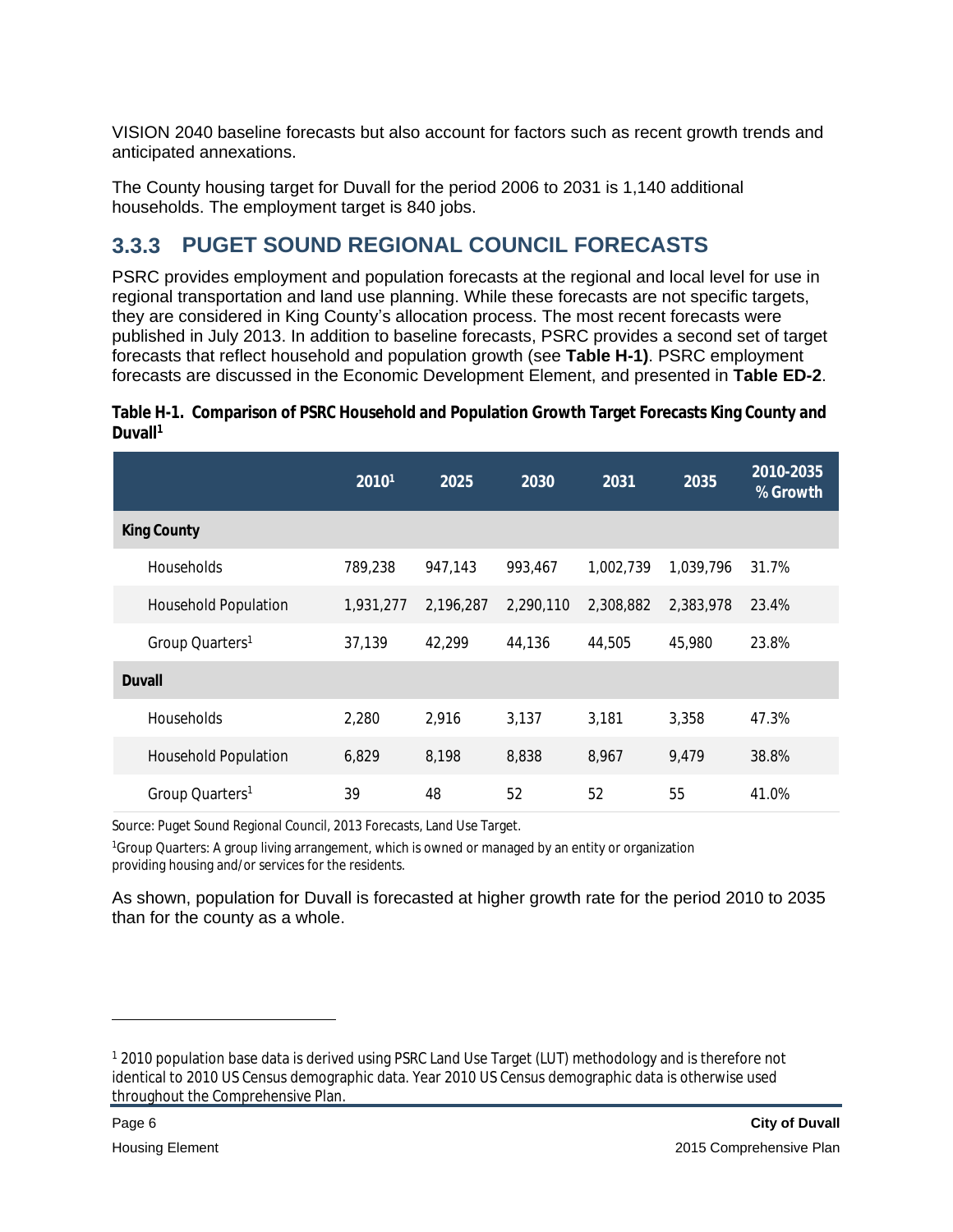## **3.3.4 DEMOGRAPHICS**

### **3.3.4.1 Population Growth**

Duvall experienced steady growth in the 2000's, as illustrated in **Table H-2.** Duvall grew from 4,616 residents in 2000 to 7,325 residents in 2014 – an average annual growth rate of 3.3 percent.

| Year | <b>Population April 1</b> | <b>Increase</b>          | <b>Annual % Increase</b> | % Increase Since 2000    |
|------|---------------------------|--------------------------|--------------------------|--------------------------|
| 2000 | 4,616                     | $\overline{\phantom{a}}$ |                          | $\overline{\phantom{a}}$ |
| 2001 | 4,911                     | 295                      | 6.4                      | 5.3                      |
| 2002 | 5,311                     | 400                      | 8.1                      | 15.1                     |
| 2003 | 5,667                     | 356                      | 6.7                      | 22.8                     |
| 2004 | 5,855                     | 188                      | 3.3                      | 26.8                     |
| 2005 | 5,958                     | 103                      | 1.8                      | 29.1                     |
| 2006 | 6,134                     | 176                      | $3.0\,$                  | 32.9                     |
| 2007 | 6,311                     | 177                      | 2.9                      | 36.7                     |
| 2008 | 6,486                     | 175                      | 2.8                      | 40.5                     |
| 2009 | 6,613                     | 127                      | 2.0                      | 43.3                     |
| 2010 | 6,695                     | 82                       | 1.2                      | 45.0                     |
| 2011 | 6,715                     | 20                       | 0.3                      | 45.5                     |
| 2012 | 6,900                     | 185                      | 2.8                      | 49.5                     |
| 2013 | 7,120                     | 220                      | 3.2                      | 54.2                     |
| 2014 | 7,325                     | 205                      | 2.9                      | 58.7                     |

**Table H-2. Population Growth 2000 – 2014**

Source: WA State OFM Intercensal Estimates 2000 to 2014

## **3.3.4.2 Household Trends**

As noted in **Table H-3**, Duvall saw a significant population increase over the last decade. Household size has also shifted, as noted below. The total number of households in Duvall increased from 1,596 to 2,224 between 2000 and 2010, a change of almost 40 percent. Average population per household rose slightly from 2.88 in 2000 to 2.99 per household in 2010.

#### **Table H-3. Household Composition**

| 2000 | 2010 | % change |
|------|------|----------|
|      |      |          |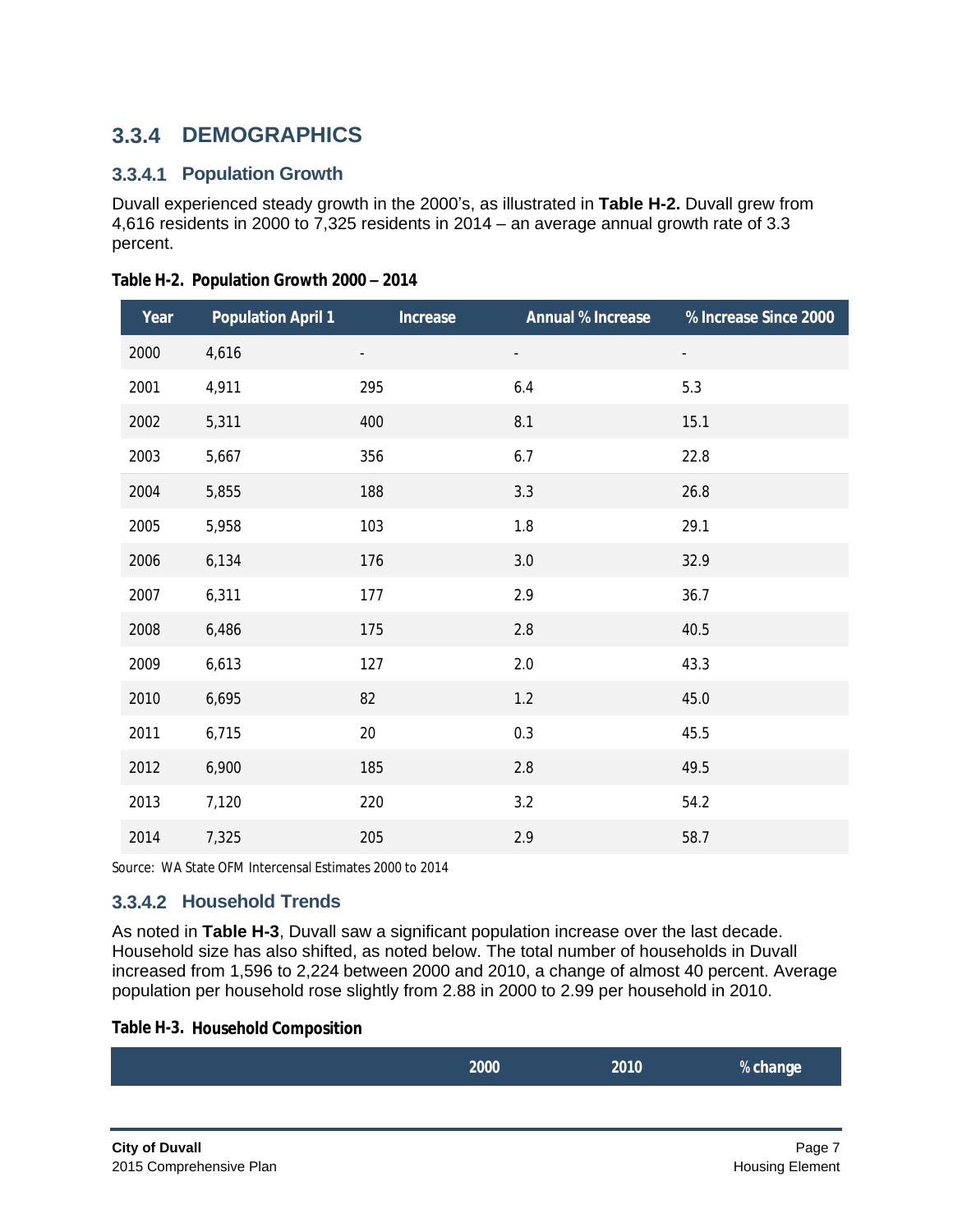| Population              | 4,616 | 6,695 | 45   |
|-------------------------|-------|-------|------|
| <b>Total Households</b> | 1.596 | 2,224 | 39.3 |
| Avg. Household Size     | 2.88  | 2.99  | 3.8  |

Source: 2000 and 2010 U.S. Census Bureau

Another indicator of a shift in household trends is household composition (marital status of heads of household; households with individuals under 18 years; households with individuals over 65 years; and so forth). Although Duvall experienced an increase in all categories of household types, there remained little change in household composition between 2000 and 2010 (U.S. Census Bureau, 2000; U.S. Census Bureau, 2010).

A final indicator of the shift in household trends is age composition. **Table H-4** shows an increase between 2000 and 2010 in 45-64 year olds and 65 years old and over. During the same period, the number of individuals aged 20-34 rose very slightly, but declined as a percentage of the overall population.

|                  | 2000<br>(percent of total) | 2010<br>(percent of total) | % change |
|------------------|----------------------------|----------------------------|----------|
| Total population | 4,616                      | 6,695                      | 45       |
| 65 and over      | 147<br>(3%)                | 300<br>(5%)                | 104      |
| 45-64 years      | 763<br>(17%)               | 1,585<br>(24%)             | 105      |
| 35-44 years      | 1,153<br>(25%)             | 1,381<br>(21%)             | 20       |
| 20-34 years      | 971<br>(21%)               | 1,028<br>(15%)             | 5.9      |
| 5-19 years       | 1,123<br>(24%)             | 1,751<br>(26%)             | 56       |
| < 5 years        | 459<br>(10%)               | 650<br>(10%)               | 42       |

#### **Table H-4. Age Composition**

Source: 2000 and 2010 U.S. Census Bureau

## **3.3.4.3 Inventory of Existing Housing**

Duvall had 2,587 total housing units as of 2015, as indicated in **Table H-5**. The housing stock consists of 92 percent single-family units (includes manufactured housing) and 8 percent multifamily units.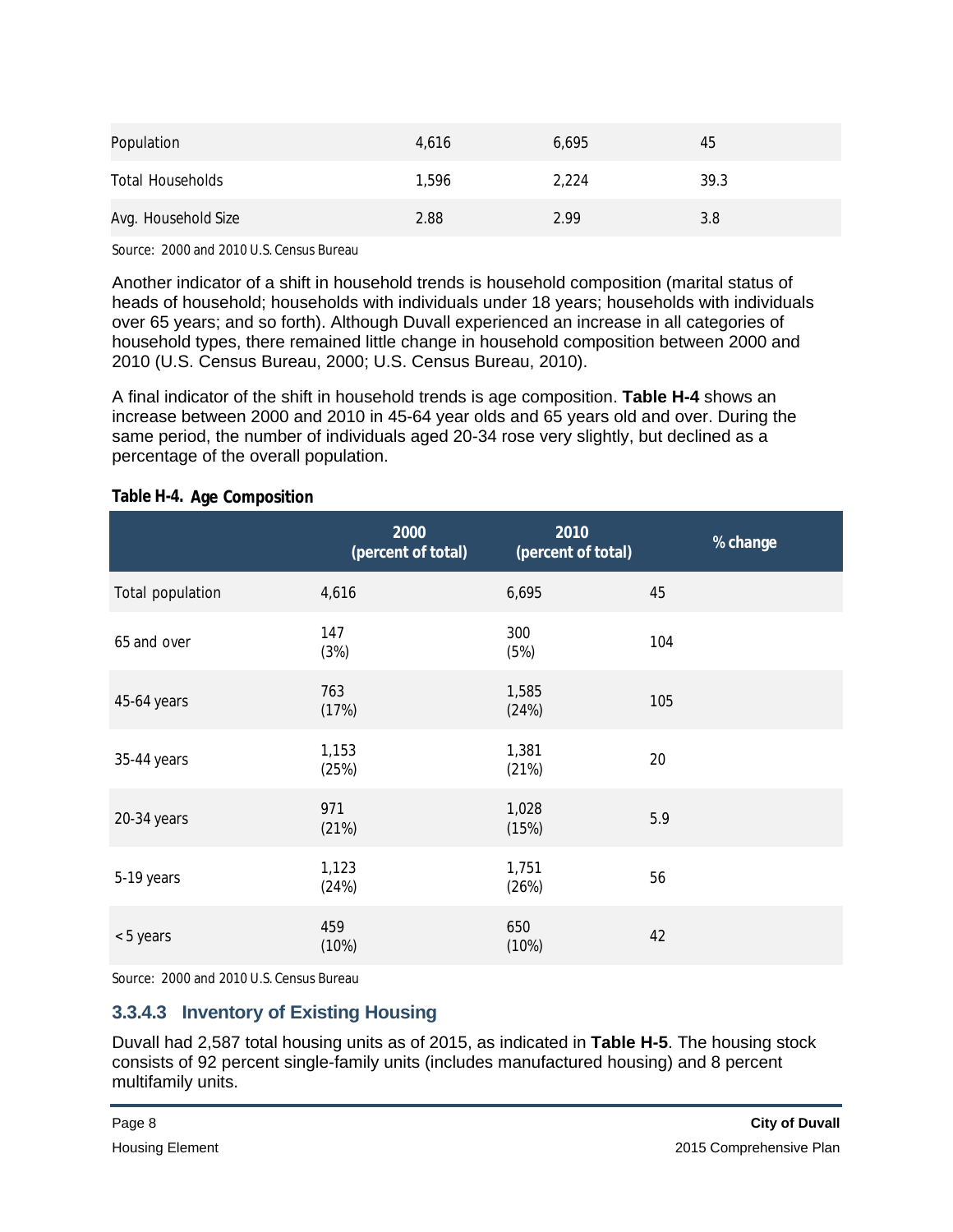### **Table H-5. Housing by Type**

| <b>Type of Housing Unit</b> | 20001 | % of total               | $2010^2$ | % of total               | $2015^3$ | % of total               |
|-----------------------------|-------|--------------------------|----------|--------------------------|----------|--------------------------|
| Single-family*              | 1.415 | 88.7                     | 2.161    | 93                       | 2.374    | 92                       |
| Multifamily                 | 181   | 11.3                     | 154      |                          | 213      | 8                        |
| <b>Total Units</b>          | 1,596 | $\overline{\phantom{a}}$ | 2,315    | $\overline{\phantom{a}}$ | 2,587    | $\overline{\phantom{a}}$ |

\* Including mobile/manufactured homes

1 2000 U.S. Census Bureau

2 OFM Forecasting Division, Postcensal Estimates of Housing Units, April 1, 2010 to April 1, 2013.

<sup>3</sup> City of Duvall, 2016.

The majority of Duvall's housing units (approximately 58 percent, per 2012 Census data) were built after 1989 (U.S. Census, American Community Survey 5-Year Estimates, Table DP04). This indicates that most of the city's housing stock is relatively new and in good condition. It is not anticipated that the average housing condition will decline significantly due to the increase in development of new housing since 2010.

## **3.3.5 PROJECTION OF FUTURE HOUSING DEMAND**

## **3.3.5.1 Housing Growth Targets**

Duvall's housing growth targets are assigned by King County (King County, see Population and Household Allocation section above). The King County housing growth target for the period from 2006-2031 is 1,140 new housing units.

## **3.3.5.2 Residential Capacity**

Residential capacity is generally defined as the amount of existing housing units plus new housing a city can accommodate based on city rules (e.g., residential density requirements in the zoning code) and land available for new development. Residential capacity relates to residential growth targets in a number of ways. First, the city is required to plan for at least the residential growth target when determining residential capacity. Second, capacity relates to the actual physical landscape while a target is a minimum number of housing units allocated to Duvall by King County, irrespective of actual capacity. Third, capacity is in part driven by requirements for urban levels of development. For example, a minimum net density of 4 units per acre is required in urban areas (Washington State Legislature, 1995). Fourth, capacity is a result of the citizens' vision for what level of development they want in their city.

Evaluation of residential growth capacity is necessary to determine whether the King County housing growth target (new housing units) can be accommodated within city limits and/or the UGA. Sufficient capacity is available if residential growth capacity is equal to or greater than the King County target. If sufficient capacity is not available, the shortfall must be addressed by revising allowable density or UGA annexation to provide additional area for residential growth capacity.

Based on calculations completed by the City of Duvall in 2005 and 2006, Duvall's total residential growth capacity was estimated to be 2,650 new housing units within city limits and UGA/UGAR areas. The total residential growth capacity was used as the basis by King County for establishing a target of 1,140 new housing units by 2031 (King County, 2007). King County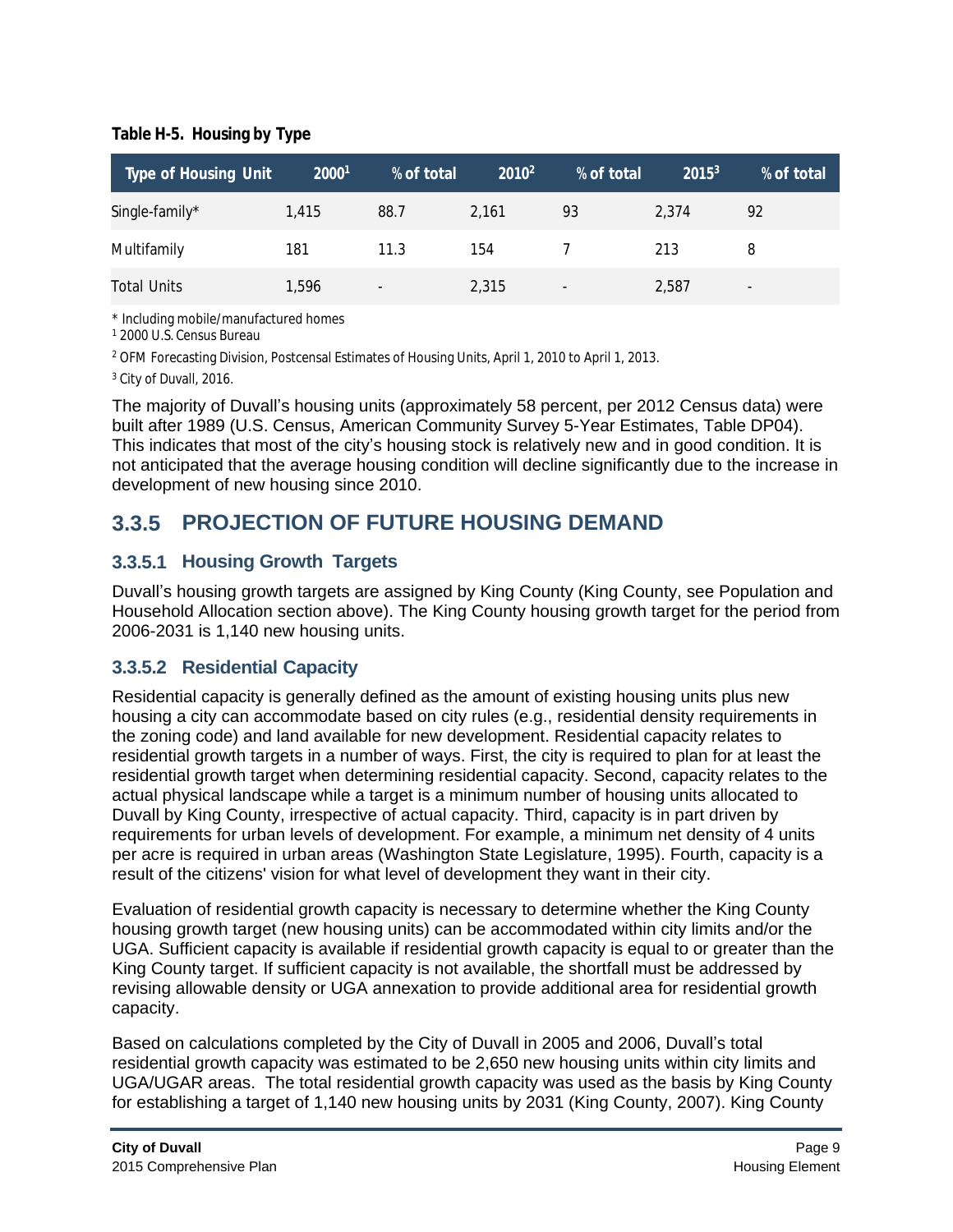maintained this target for their 2014 Buildable Lands Report (King County GMPC, 2014) and Countywide Planning Policies (King County GMPC, 2012) for Duvall.

Throughout the course of the 2015 Comprehensive Plan update, Duvall completed an updated buildable lands and capacity analysis based on the 2016 Future Land Use Map and 2016 Zoning Map, and future land use designations for urban growth areas (see the Land Use Element for more detail) (City of Duvall, 2016). The updated buildable lands and capacity analysis is consistent with this adopted Comprehensive Plan. Results from the 2015 updated capacity analysis show sufficient residential growth capacity for the King County target as summarized in Table H-6.

| <b>King County</b><br><b>Growth Target</b><br>$(2006 - 2031)$ | <b>Housing Units</b><br><b>Built in Duvall</b><br>$(2006 - 2014)$ | <b>Remaining King</b><br><b>County Growth</b><br><b>Target (2015-</b><br>2031) | <b>Capacity for</b><br><b>New Housing</b><br>Units (2015-1<br>2031) | <b>Growth Target</b><br><b>Surplus</b> | <b>Total</b><br><b>Residential</b><br>Capacity |
|---------------------------------------------------------------|-------------------------------------------------------------------|--------------------------------------------------------------------------------|---------------------------------------------------------------------|----------------------------------------|------------------------------------------------|
| 1,140 <sup>1</sup>                                            | 352                                                               | 788                                                                            | 1.293 <sup>2</sup>                                                  | 505                                    | $3,880^{3}$                                    |

|  | Table H-6. Duvall Residential Housing Unit Target and Capacity |  |  |  |
|--|----------------------------------------------------------------|--|--|--|
|--|----------------------------------------------------------------|--|--|--|

<sup>1</sup>King County developed this target in 2006 based on the assumption that Duvall had the capacity for 2,650 net new residential units within city limits and adjacent Urban Growth Areas (King County, 2007).

<sup>2</sup>This value identifies the anticipated number of new housing units that could be accommodated within city limits consistent with the City's Future Land Use Map (see Land Use Element) and Zoning Map along with the North UGA, two parcels in the UGA-Reserve South, and the Southwest UGA should they be annexed (City of Duvall, 2016).

<sup>3</sup>This value identifies the number of new housing units anticipated within areas described in Footnote 2 plus 2,587 existing housing units as of 2015 (City of Duvall, 2016).

## **3.3.5.3 Employment vs. Housing Growth**

Duvall was traditionally a rural service center for the Snoqualmie River Valley and surrounding area. However, with a significant increase in housing and slow economic growth, including limited job growth, the city has become a bedroom community. Most residents commute to nearby cities including Seattle, Redmond, Woodinville, and Bellevue for employment. The Economic Development Element provides further information describing employment characteristics.

## **3.3.6 INCOME AND HOUSING COSTS**

## **3.3.6.1 Income**

According to the 2010 U.S. Census Bureau, median household income in Duvall was \$111,300, and the median family income was \$124,400, a dramatic increase over 2000 figures, when the median household income was \$37,537 and the median family income was \$38,773. The income surge has had a significant impact on housing affordability within Duvall and surrounding UGA. **Table H-7** shows the range of household incomes within the city, as compared to King County income levels. Household income refers to the income of all persons who occupy a housing unit, the related family members and all unrelated people who share the housing unit. Family income refers to the income of all related persons residing together.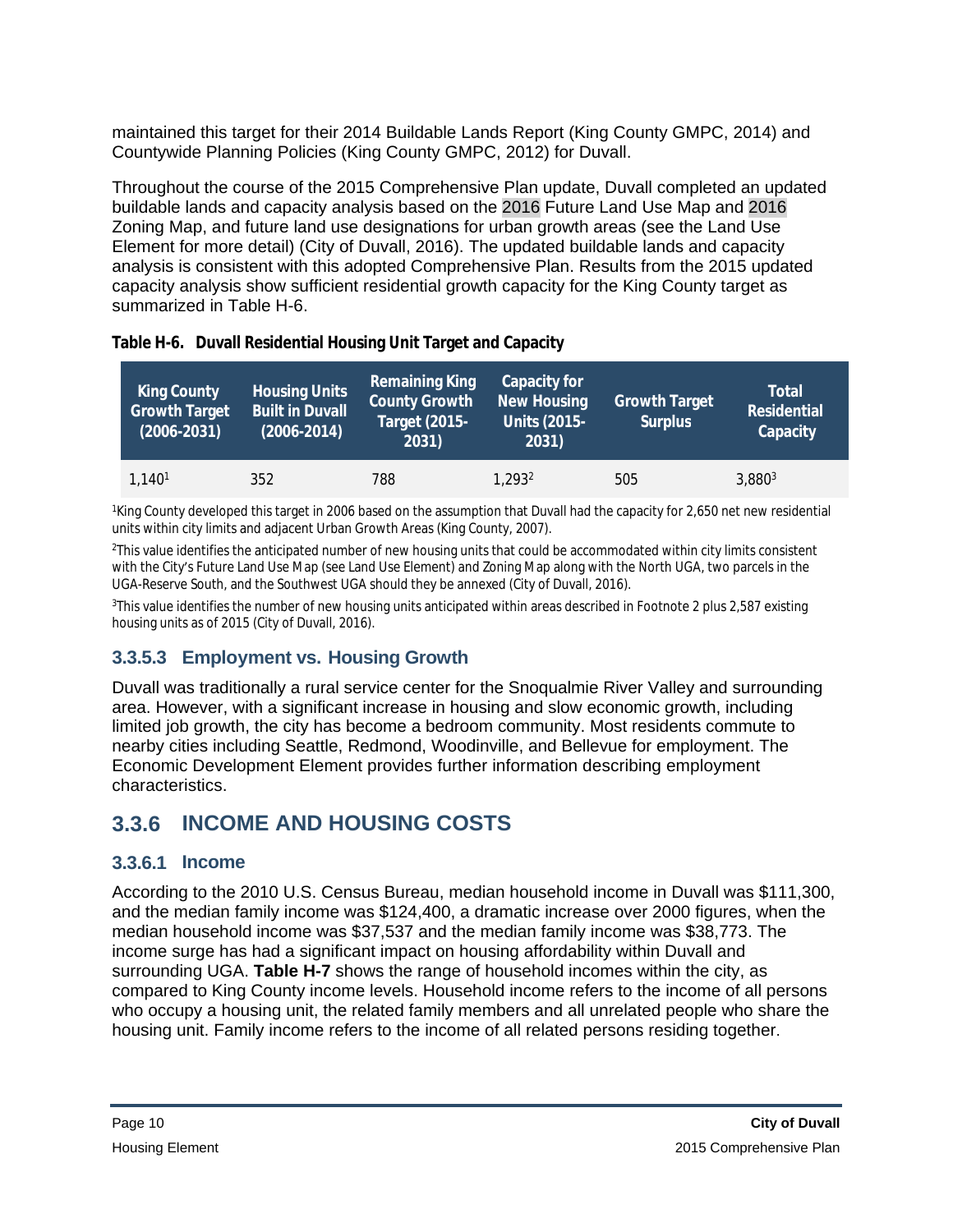| Table H-7. Comparative Income Categories in 2010 |  |
|--------------------------------------------------|--|
|                                                  |  |

|                            |                          | <b>Duvall</b>                     |      | <b>King County</b>        |                                   |      |
|----------------------------|--------------------------|-----------------------------------|------|---------------------------|-----------------------------------|------|
| <b>Income Category</b>     | \$                       | <b>Total</b><br><b>Households</b> | $\%$ | $\boldsymbol{\mathsf{s}}$ | <b>Total</b><br><b>Households</b> | %    |
| Median Household Income    | 111,300                  | 2.157                             |      | 53,157                    | 711,235                           |      |
| Median Family Income       | 124,400                  | 1,688                             |      | 65,035                    | 423,511                           |      |
| Income \$35,000 or less    | $\centerdot$             | 108                               | 6.0  | $\overline{\phantom{a}}$  | 257,932                           | 36.3 |
| Income \$40,000 - \$74,999 | $\overline{\phantom{a}}$ | 252                               | 15.0 | $\overline{\phantom{m}}$  | 223,254                           | 31.4 |
| Income above \$75,000      |                          | 1,328                             | 79.0 | $\overline{\phantom{a}}$  | 230,049                           | 32.3 |

Source: 2010 U.S. Census Bureau

## **3.3.6.2 Housing Costs**

### **RENTAL UNITS:**

As of 2012 there were 318 occupied rental units (15 percent of all occupied units) including single-family and multifamily units. Although this number is up from the 2000 Census (181 units, 13 percent), it is still far below the total number of units in comparable cities near Duvall. As the population steadily increases and market demand for housing continues to increase, the need for more rental units (both market-rate and affordable) in Duvall will increase.

#### **SINGLE-FAMILY HOUSES:**

The 2010 Census reported 1,839 owner-occupied single-family homes in Duvall (85 percent). The median home value of a single-family house was an estimated \$385,300.Values in Duvall are higher than Monroe and lower than Redmond. Duvall is becoming an expensive location for many families that traditionally could afford to live here.

## **3.3.6.3 Housing Affordability**

Historically, Duvall offered housing that was affordable for moderate-income and low-income families. (Moderate income in King County is defined as 50 percent to 80 percent of the County median income; low-income is defined as up to 50 percent of County median income). Prices for single-family homes, which were lower than homes in most Eastside communities, have become more expensive, making them out of reach for many first-time home buyers.

Seven percent of the City's housing stock is comprised of mobile/manufactured homes and eight percent is multifamily housing. These units provide housing for many low- and moderateincome households, and are essential to maintaining an inventory of affordable housing in the community. The challenge facing Duvall is to continue providing opportunities for housing for families in the full range of income groups. The City's primary strategy for ensuring the provision of affordable housing is to accommodate a range of new housing types and densities in its Comprehensive Plan Future Land Use Map.

Housing affordability, regardless of income, relates to the balance between a family's income level and their desire for housing and other amenities. Housing costs are considered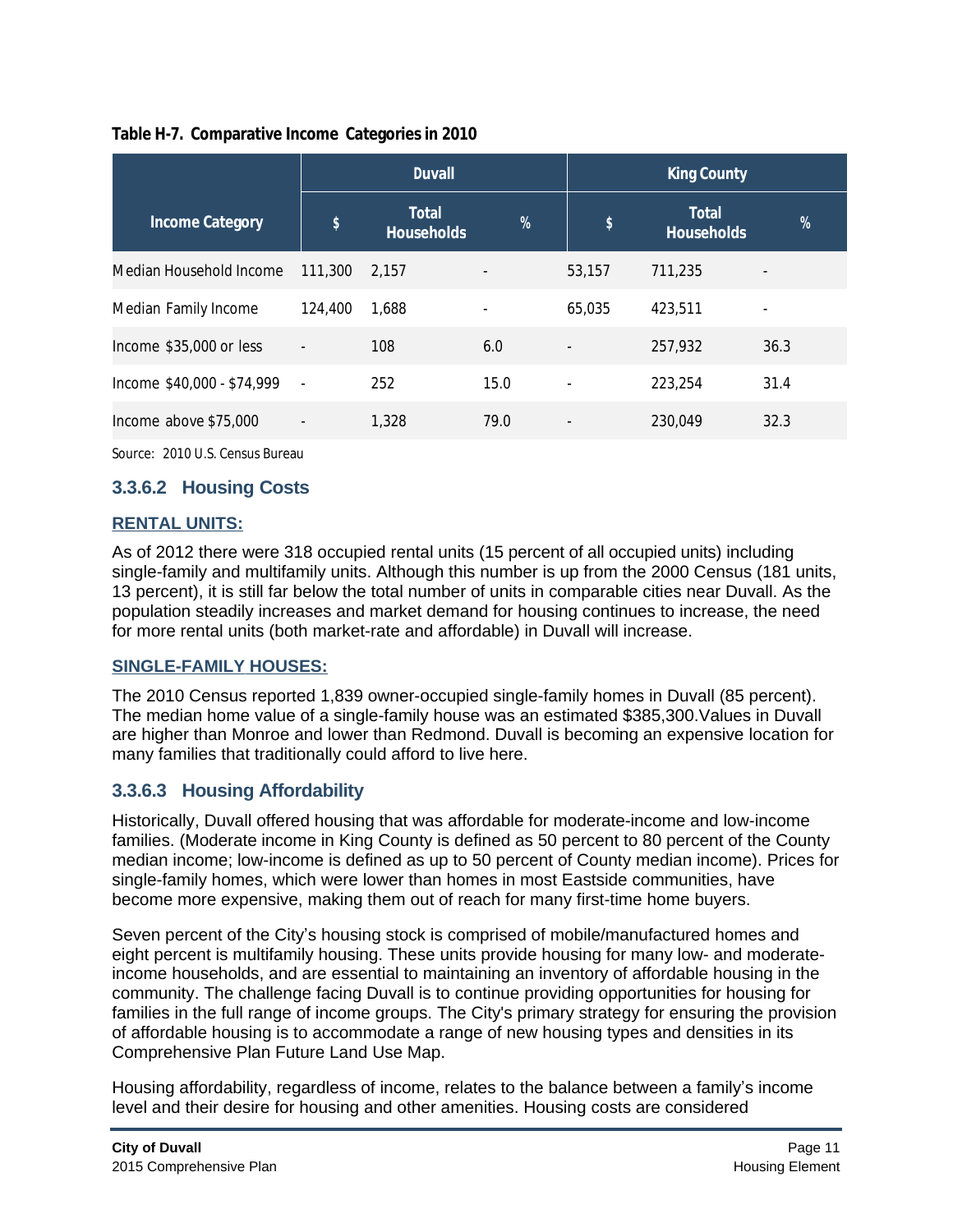"affordable" when 30 percent or less of a household's income is spent on housing. **Table H-8** shows the various income levels in Duvall compared to the percentage of median.

|  | Table H-8. Household Income |  |
|--|-----------------------------|--|
|--|-----------------------------|--|

| <b>Household Income</b> | Percent of Median* |
|-------------------------|--------------------|
| Less than \$10,000      | 1.9                |
| \$10,000 - 14,999       | $\mathbf 0$        |
| $$15,000 - 24,999$      | 4.6                |
| $$25,000 - 34,999$      | 3.6                |
| $$35,000 - 49,999$      | 3.8                |
| $$50,000 - 74,999$      | 13.4               |
| $$75,000 - 99,999$      | 13.5               |
| $$100,000 - 149,999$    | 34.4               |
| 150,000 - 199,999       | 13.4               |
| \$200,000 or more       | 11.5               |

\* Median household income is \$111,356

Source: U.S. Census Bureau, 2008-2012 American Community Survey, Selected Economic Characteristics.

### **Table H-9. Monthly Housing Costs**

| Owner Costs*          | <b>Number of Units (%)</b> |
|-----------------------|----------------------------|
| Less than 20 percent  | 484 (29.5)                 |
| $20.0 - 24.9$ percent | 285 (17.4)                 |
| $25.0 - 29.9$ percent | 318 (11.6)                 |
| $30.0 - 34.9$ percent | 185 (11.3)                 |
| 35 percent or more    | 366(22.3)                  |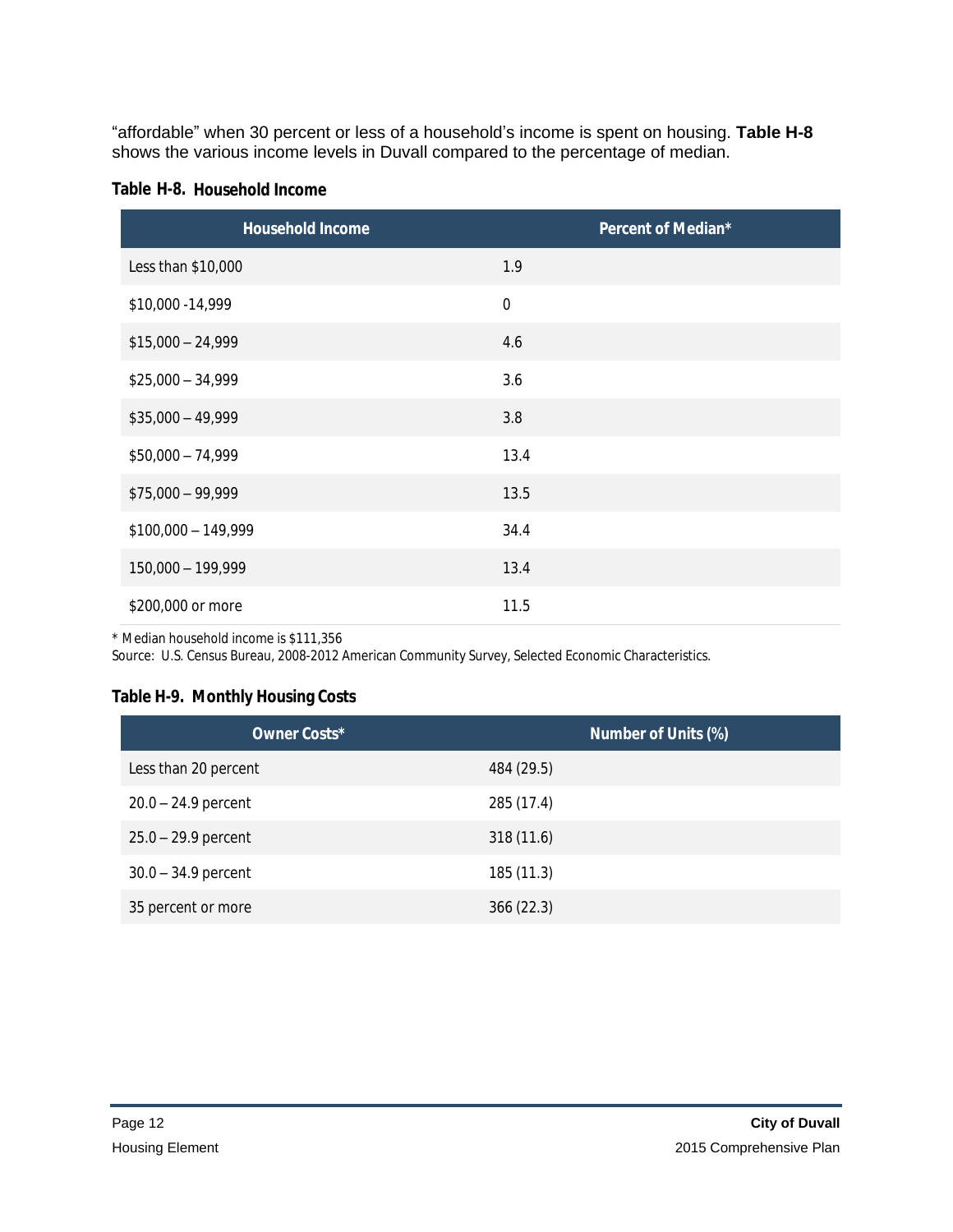#### **Table H-9 Continued**

| Rental Costs*         | <b>Number of Units (%)</b> |
|-----------------------|----------------------------|
| Less than 15 percent  | 52(16.4)                   |
| $15.0 - 19.9$ percent | 59 (18.6)                  |
| $20.0 - 24.9$ percent | 68 (21.4)                  |
| $25.0 - 29.0$ percent | 41 (12.9)                  |
| $30.0 - 34.9$ percent | 11(3.5)                    |
| 35 percent or more    | 87(27.4)                   |

\* Percent of Median Income

Source: U.S. Census Bureau, 2008-2012 American Community Survey, Selected Housing Characteristics.

## **3.3.6.4 Housing Affordability Index**

The Housing Affordability Index (HAI) provides a way to track over time whether home ownership is becoming more or less affordable for the typical household. The index measures median-household income relative to the income needed to purchase a median-priced home. The HAI has a value of 100 when the median-income household has sufficient income to purchase a home, with a higher HAI indicating increased affordability.

The HAI is derived by dividing the affordable home price for a median-income household by the median sale price of homes in the area and multiplying the figure by 100. The HAI assumes borrowers make a 20 percent down payment, with a 30-year fixed mortgage, and that the maximum mortgage payment is 25 percent of the household's gross monthly income. The following table compares Duvall's HAI over the past real estate cycle.

|                                            | <b>June 2007</b> | <b>Sept 2010</b> | <b>March 2014</b> |  |
|--------------------------------------------|------------------|------------------|-------------------|--|
| <b>Affordable Home Price</b>               |                  |                  |                   |  |
| Estimated Annual Income*                   | \$111,531        | \$111,356        | \$119,841         |  |
| 30 Fixed Mortgage Rate                     | 6.15%            | 4.46%            | 4.30%             |  |
| Affordable Monthly Principal & Int. (@25%) | \$2,324          | \$2,320          | \$2,497           |  |
| Affordable Mortgage                        | \$381,396        | \$460,017        | \$504,512         |  |
| Affordable Home Price (80% Mortgage)       | \$476.745        | \$575,021        | \$630,640         |  |
| Median Sale Price                          | \$474,000        | \$361,000        | \$417,000         |  |
| Housing Affordability Index*               | 100.6            | 159.3            | 151.2             |  |

#### **Table H-10. Duvall Housing Affordability Index**

\* Extrapolated from 2010 ACS figure based on OFM King County estimates.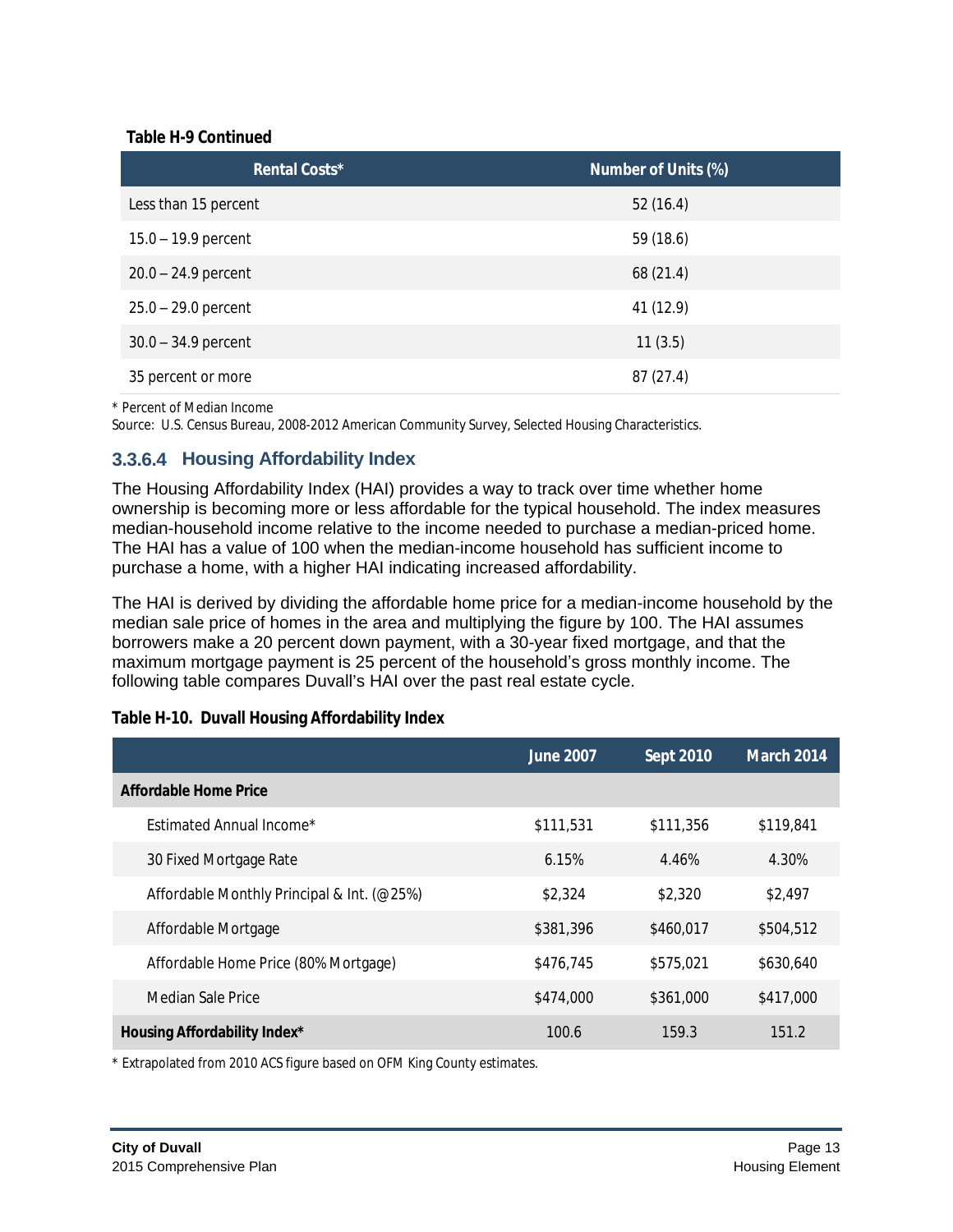As shown, the affordable sales price for a home at the peak of the market in 2007 was \$476,745, approximately equal to the median sale price of \$474,000, and the HAI was 101.6. In 2014, the HAI was up to 151.2, indicating increased affordability. Housing was most affordable in 2010 when home prices and mortgage rates were at their lowest levels.

On average, homes in Duvall are very affordable relative to Duvall's median household income. The HAI indicates that home-ownership has become more affordable since 2007, but slightly less affordable since 2010. While the HAI indicates consistent affordability for the typical Duvall household, affordability is low compared to the average (lower) King County income and there are undoubtedly instances where prospective first time homebuyers are unable to find homes that they can afford to purchase.

## **3.3.6.5 Countywide Affordability Goals**

The King County Countywide Planning Policies provide a four step process that cities, in collaboration with the City, should follow for meeting countywide affordable housing goals. The process includes: 10 conducting and inventory and analysis of housing needs and conditions, 2) implementing policies and strategies to address unmet needs, 3) measuring results, and 4) responding to these measurements with reassessment and adjustment of strategies. The countywide need for housing by percentage of area median income (AMI) is reflected in **Table H-11**.

#### **Table H-11. Countywide Affordable Housing Needs 2006-2031**

|                                 | <b>King</b><br>County<br>Growth<br><b>Target</b><br>$(2006 -$<br>2031) | <b>Very-Low Income Need</b><br>$\sqrt{(Up to 30\% \text{ of median})}$<br>income) | Low Income Need (30-50%<br>of median income) $1$ | <b>Moderate Income Need</b><br>(50-80% of median<br>income) $1$ |
|---------------------------------|------------------------------------------------------------------------|-----------------------------------------------------------------------------------|--------------------------------------------------|-----------------------------------------------------------------|
| Percentage<br>of Total<br>Units | 1.140                                                                  | 12% (137)                                                                         | 12% (137)                                        | 16% (182)                                                       |

Source: King County GPMC, 2014

Duvall will continue to measure household income, housing cost, and housing affordability, and will continue to adjust housing policies and provisions to ensure that adequate low and middle income housing is provided during future Comprehensive Aplan updates.

## **3.3.6.6 Strategies to Encourage Affordable Housing**

As previously noted, 7% of the housing stock within the city is mobile homes and 8% are multifamily units. The need for these types of units will continue to rise in the city because of the increase in lower- to middle-wage jobs, an aging population that depends on more affordable housing, and people with special housing needs. In order to meet current and future affordable housing needs, the Housing Element encourages the following measures: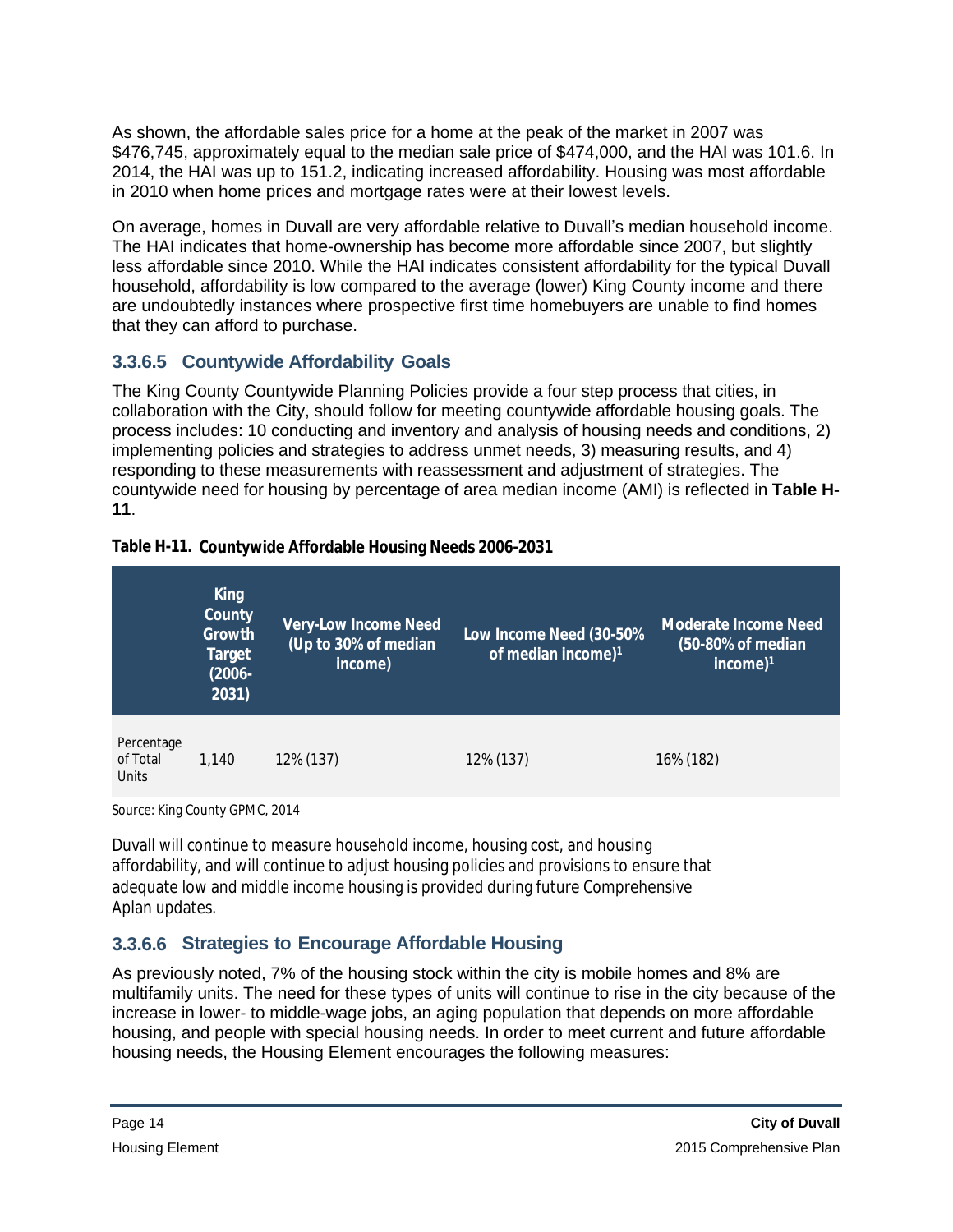- 1. Development of Innovative Housing Techniques Allow new housing techniques and styles, such as cottages, compact single-family homes on smaller lots, and duplexes and triplexes designed to look like single-family homes.
- 2. Accessory Dwelling Units (ADUs) Given proper guidelines, these accessory units can provide affordable housing with minimum disruption of neighborhoods and can also allow families to stay in their homes despite changing economic circumstances such as divorce or loss of job. Many ADUs are affordable to low- and moderate-income families. ADUs are either conditionally permitted or allowed outright in all residential zones.
- 3. Manufactured Homes These units are typically much less expensive than a traditional single-family home. The City allows these types of homes in all single-family neighborhoods.
- 4. Flexible Subdivision Standards/New Street Design Standards The City may wish to allow more flexibility in the development of land with regard to subdivision standards.
- 5. Infill Development Infill development allows parcels of land that are vacant but are within areas that are mostly built out to be developed. Although such sites are often small er and may be more difficult to develop than raw land, there may be cost savings due to the existence of utilities that already serve the site. Opportunities may exist for this type of development in Old Town.
- 6. Mixed-use Development Mixed-use development allows residential development in the same building as commercial development. Usually the residential development is above or behind the commercial development. Mixed-use development may provide affordable urban density housing with good access to services and employment. The advantage for the commercial development is a built-in customer base. Duvall allows residential development on the upper floors of commercial and industrial structures. The Comprehensive Plan Future Land Use Map designates areas in the SR-203 corridor for commercial and residential mix of uses. There may also be areas that have potential for commercial development along Main Street, with residential uses behind other structures or above commercial uses.
- 7. Development Incentives Incentives such as density bonuses, subsidies, and streamlining the permitting process can help reduce development costs and encourage developers to include affordable units within their housing projects. Reduction or waiving of impact fees could also be considered with the understanding that impact fee funds not collected must be paid back to the City from other funding sources.
- 8. Participation in a Regional Housing Agency The City should consider joining a regional housing agency such as ARCH, a King County consortium that supports and encourages the preservation and expansion of affordable and special-needs housing. As a member, Duvall could actively participate in regional solutions that seek opportunities to provide for additional affordable-housing options.

## **3.3.7 HOUSING FOR SPECIAL NEEDS**

Federal and state law mandates cities to provide residential opportunities for individuals with special needs, defined as those people requiring some assistance in their day-to-day living, such as the physically or mentally disabled, victims of domestic violence, substance abusers, people living with AIDS, youth at risk, and seniors. Family living situations, institutional settings, social service programs, and assisted housing all serve those with special needs. The Federal Fair Housing Act includes all individuals with special needs and states that no individual shall be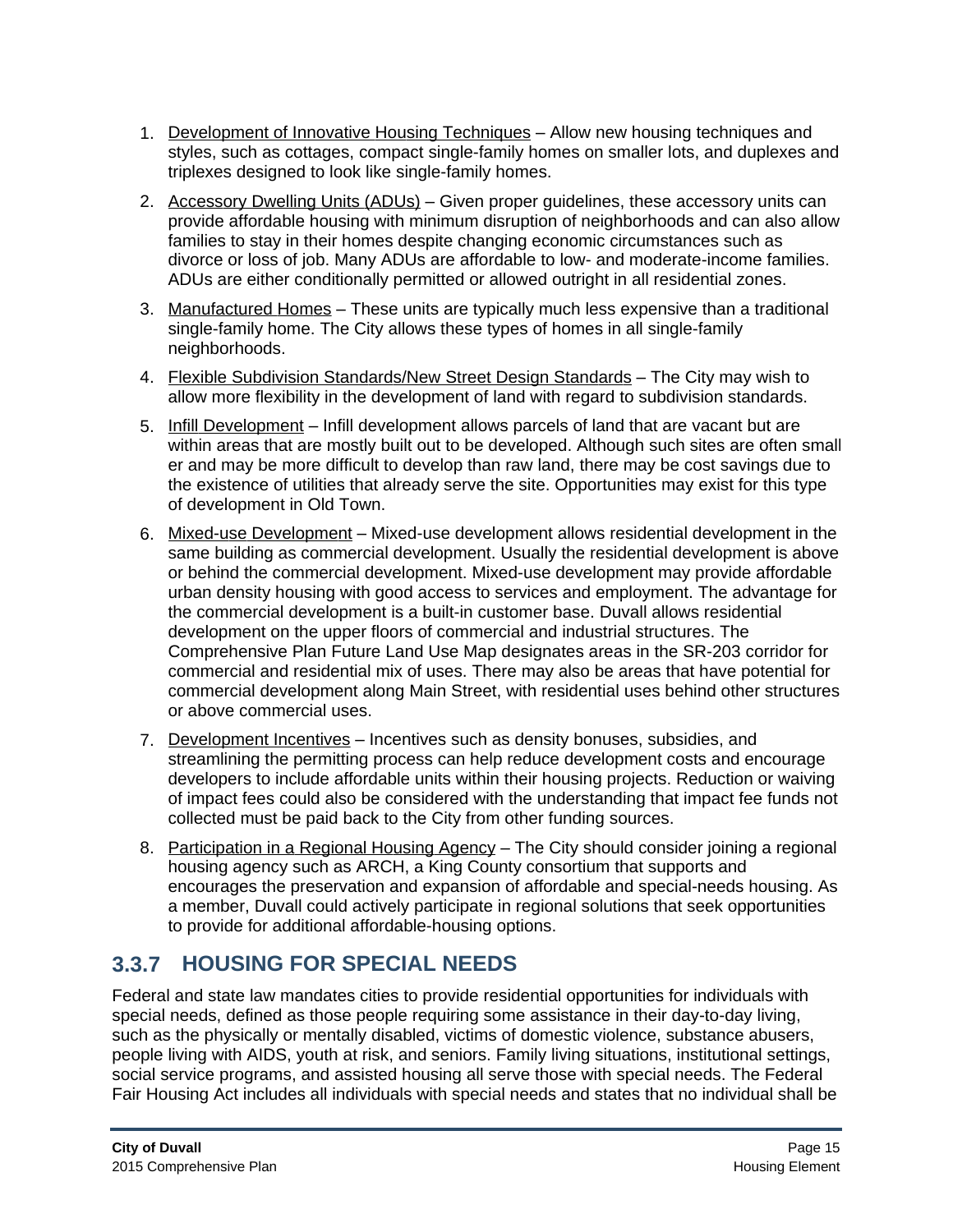denied the opportunity for safe and independent living (U.S. HUD, 2015). In addition, the Washington Housing Policy Act states that a "decent home in a healthy, safe environment for every resident of the State" shall be provided (Washington State Legislature, 2005). The Housing Element supports goals and policies that provide equal and fair housing access for all residents of Duvall, including special-needs residents.

In order to provide housing opportunities for residents of special needs, the City should collaborate with other agencies to provide opportunities and services that would not be otherwise available to special-needs residents. In addition, the City should continue to support codes and ordinances which allow for a variety of housing opportunities, as well as encourage the increase of social support services within Duvall and the surrounding area. Adding flexibility to Duvall's land use code to allow group homes and home-based care is also a significant opportunity for meeting the demand for special-needs housing.

# **3.4 References**

- City of Portland, Bureau of Planning. 2008*. The Infill Design Toolkit: Medium Density-Residential Development. A Guide to Integrating Infill Development into Portland's Neighborhoods.* December. Available at: <http://www.portlandoregon.gov/bps/49254>
- City of Duvall. 2016. Memorandum titled *City of Duvall 2015 Capacity and Transportation Analysis Study/EIS Alternatives*. Updated January 15, 2016. <http://www.duvallwa.gov/DocumentCenter/Home/View/2687>
- King County Office of Regional Policy and Planning. 1999. *1999 King County Annual Growth Report: Land Development and Demographic Information for King County, its Cities and Unincorporated Areas.* Seattle, WA.
- King County Office of Regional Policy and Planning. 2001. *The 2001 King County Annual Growth Report: Land Development and Demographic Information for King County, its Cities and Unincorporated Area.* Seattle, WA.
- King County Budget Office. 2002. *King County Buildable Lands Evaluation Report 2002: Recent Growth and Land Capacity in King County and its Cities.* Seattle, WA.
- King County Budget Office. 2007. *King County Buildable Lands Report*. September 2007. Seattle, WA.
- King County Office of Management and Budget. 2003. *The 2003 King County Annual Growth Report: 20 Years of Growth Reporting Land Development and Demographic Information for King County, its Cities and Unincorporated Areas*. Seattle, WA.
- King County Budget Office. 2004. *King County Benchmarks, Affordable Housing 2003.* Available: [http://your.kingcounty.gov/budget/benchmrk/bench03/aff\\_housing.pdf.](http://your.kingcounty.gov/budget/benchmrk/bench03/aff_housing.pdf)
- King County Growth Targets Committee, Growth Management Planning Council. 2009. *King County Growth Targets, 2006-2031.* August. Adjusted June, 2011.
- King County GMPC (Growth Management Planning Council). 2012. *2012 King County Countywide Planning Policies*. Seattle, WA. <http://www.kingcounty.gov/property/permits/codes/growth/GMPC/CPPs.aspx>